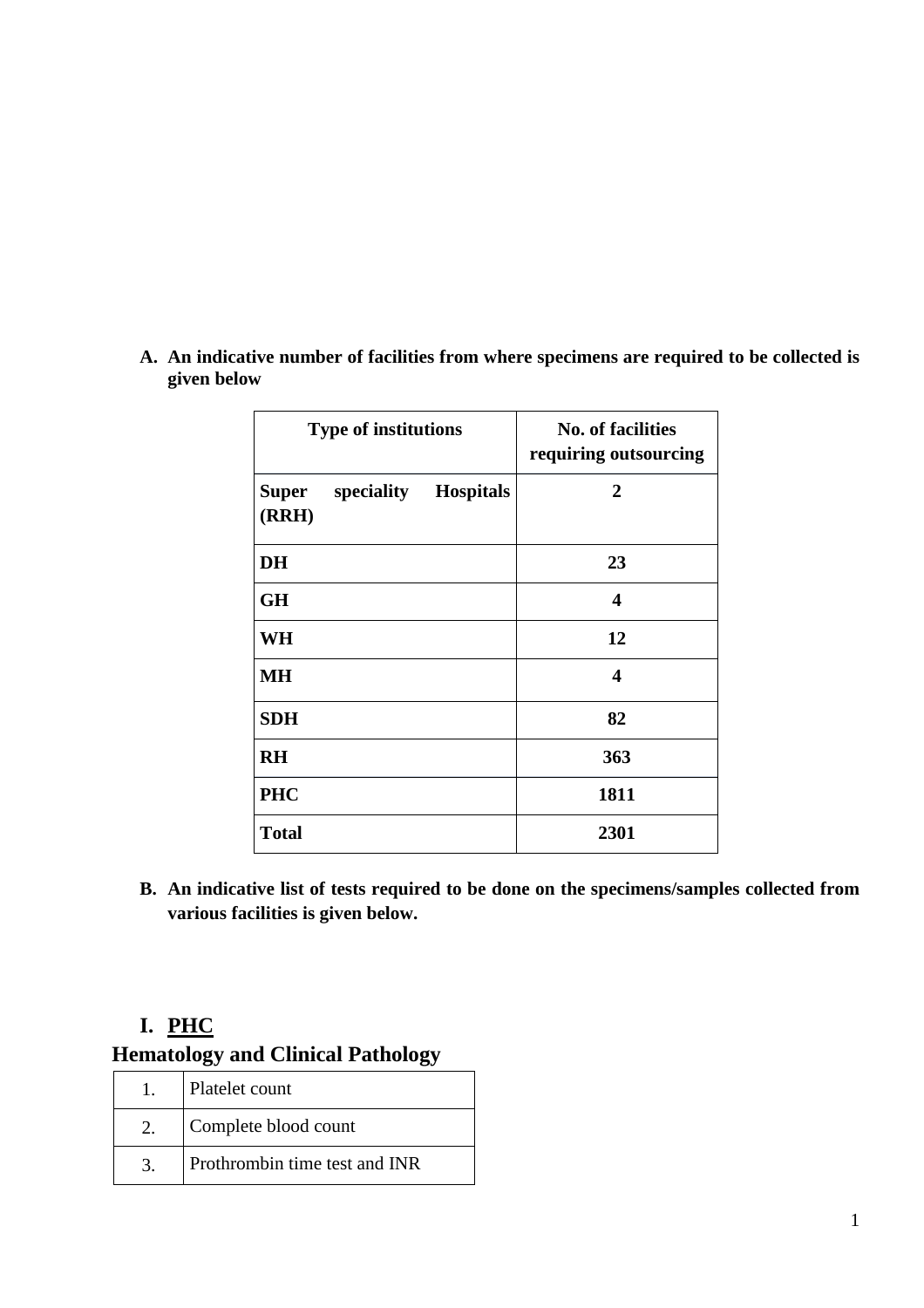## **Biochemistry**

| 4.  | <b>Blood Urea</b>                         |
|-----|-------------------------------------------|
| 5.  | <b>Serum Creatinine</b>                   |
| 6.  | Serum Bilirubin (T)                       |
| 7.  | Serum Bilirubin (D)                       |
| 8.  | <b>SGOT</b>                               |
| 9.  | <b>SGPT</b>                               |
| 10. | Serum Alkaline Phosphatase                |
| 11. | <b>Serum Total Protein</b>                |
| 12. | Serum Albumin                             |
| 13. | <b>Total Cholesterol</b>                  |
| 14. | Serum Triglycerides                       |
| 15. | Serum VLDL                                |
| 16. | Serum HDL                                 |
| 17. | Serum Amylase                             |
| 18. | Serum Calcium                             |
| 19. | Serum Sodium                              |
| 20. | Serum LDH                                 |
| 21. | Serum Uric Acid                           |
| 22. | Serum Potassium                           |
| 23. | <b>Urine Routine</b>                      |
| 24. | Urine Microscopy                          |
| 25. | Stool for routine microscopy & OVA & cyst |

## **II. Rural Hospitals and Sub District Hospitals(less than 100 Beds)**

## **Hematology**

| Complete blood count          |
|-------------------------------|
| Peripheral blood smear        |
| <b>Total Eosinophil count</b> |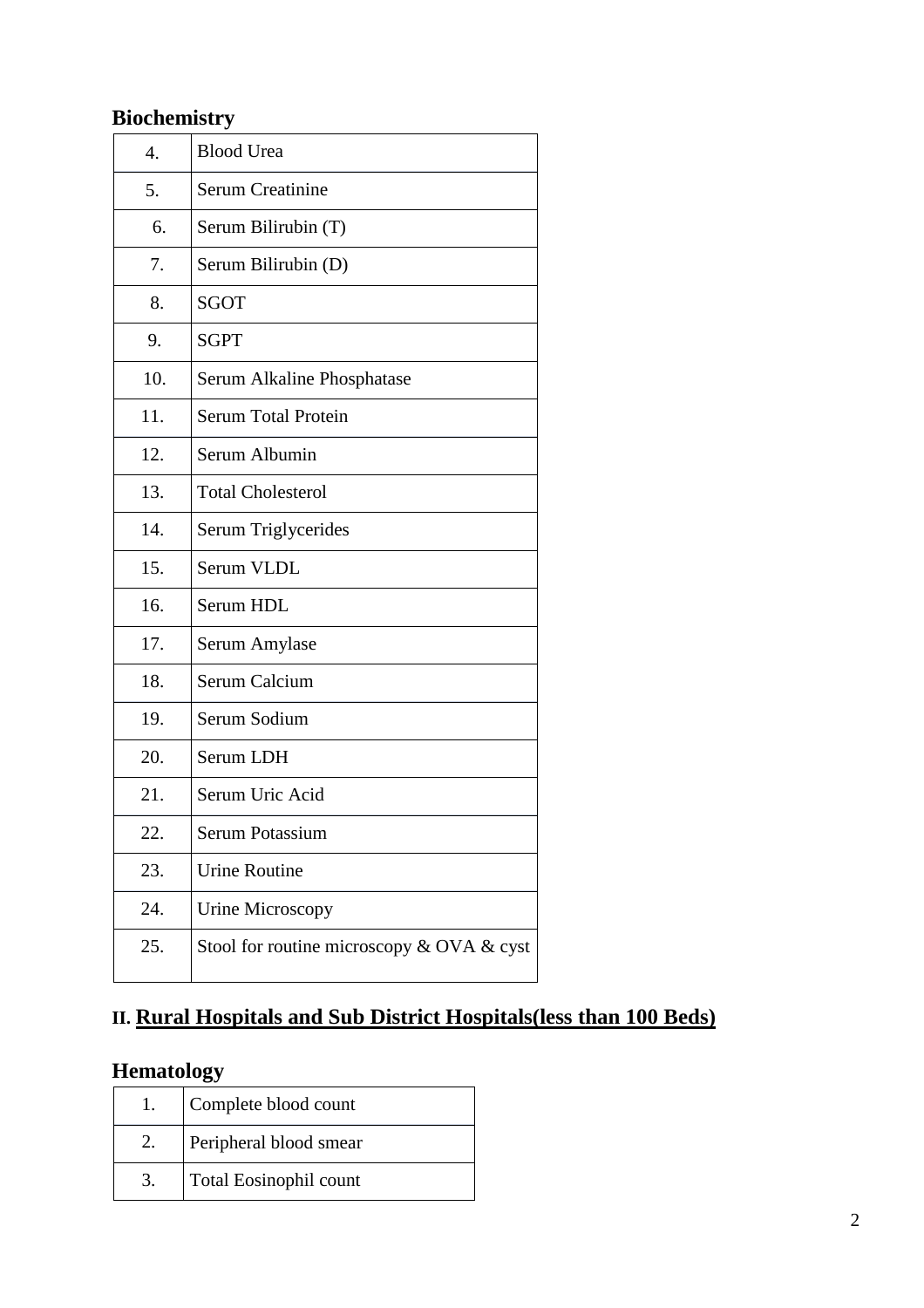|    | Coombs test (Direct)            |
|----|---------------------------------|
|    | Coombs test (Indirect)          |
| 6. | Malaria parasite (slide method) |
|    | Prothrombin time test and INR   |

## **Biochemistry**

| 8.  | <b>Blood Urea</b>          |
|-----|----------------------------|
| 9.  | <b>Serum Creatinine</b>    |
| 10. | Serum Bilirubin (T)        |
| 11. | Serum Bilirubin (D)        |
| 12. | <b>SGOT</b>                |
| 13. | <b>SGPT</b>                |
| 14. | Serum Alkaline Phosphatase |
| 15. | <b>Serum Total Protein</b> |
| 16. | Serum Albumin              |
| 17. | <b>Total Cholesterol</b>   |
| 18. | Serum Triglycerides        |
| 19. | Serum VLDL                 |
| 20. | Serum HDL                  |
| 21. | Serum Amylase              |
| 22. | <b>Serum Calcium</b>       |
| 23. | Serum Sodium               |
| 24. | Serum LDH                  |
| 25. | Serum Uric Acid            |
| 26. | Serum Potassium            |
| 27. | Serum Chloride             |

## **Serology**

| 28. | <b>Rheumatoid factor</b>   |
|-----|----------------------------|
| 29. | Anti-Streptolysin O (ASLO) |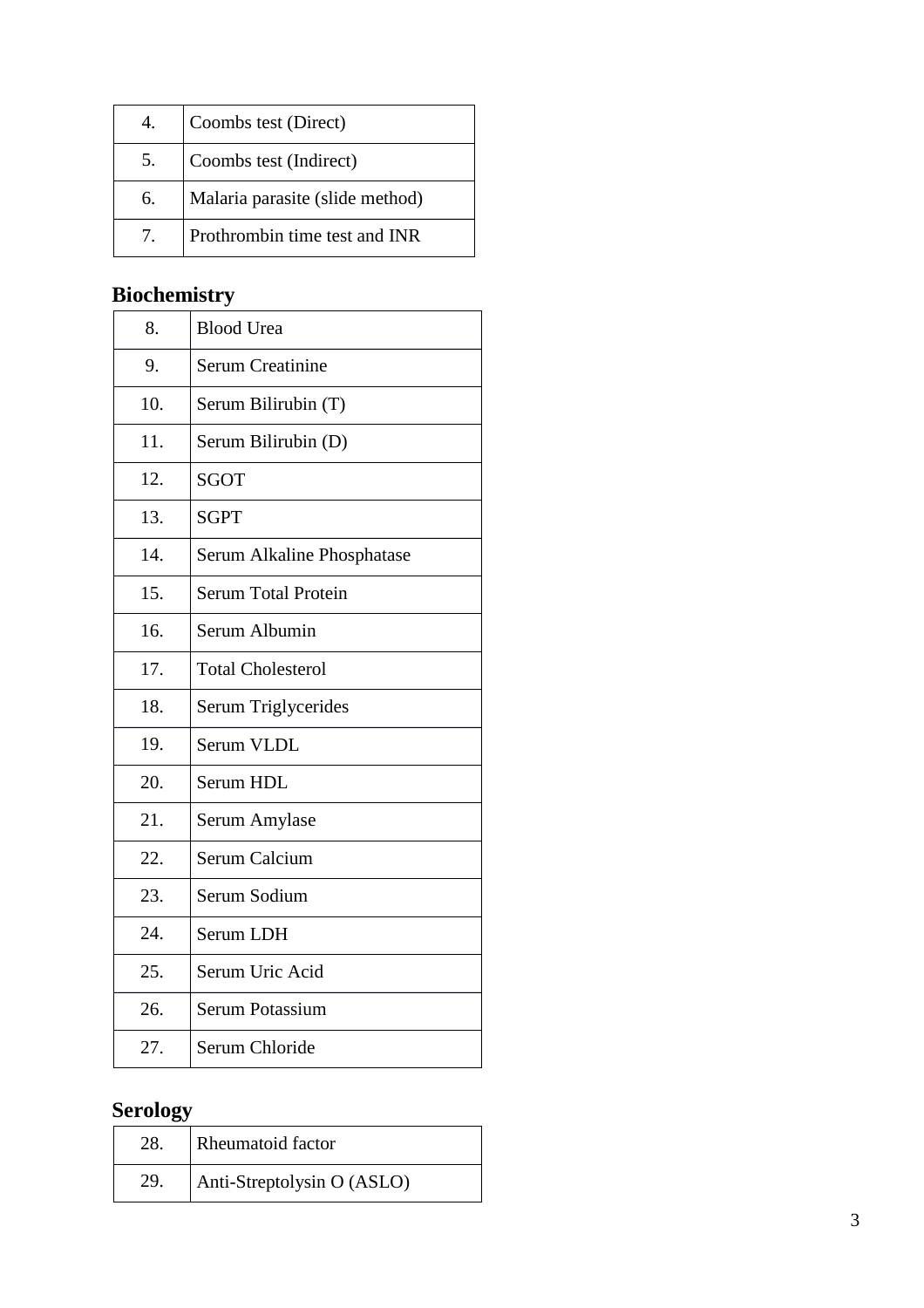| 30. | <b>HBs</b> Ag (Hepatitis antigen) rapid test |
|-----|----------------------------------------------|
| 31. | Serum CRP                                    |
| 32. | TSH, T3, T4                                  |

## **III. DH,GH, Super speciality Hospitals,WH, MH & SDH(more than 100 Beds)**

### **Biochemistry and Immunoassay**

| 1.  | <b>Total Protein</b>                       |
|-----|--------------------------------------------|
| 2.  | Serum Albumin                              |
| 3.  | Serum Calcium & phosphorus                 |
| 4.  | Serum LDH                                  |
| 5.  | Serum Uric Acid                            |
| 6.  | HbA1C by HPLC                              |
| 7.  | Ionic Calcium                              |
| 8.  | <b>CPKT</b>                                |
| 9.  | <b>CPKMB</b>                               |
| 10. | Rheumatoid Factor (RA)                     |
| 11. | Anti Streptolysin $- O (ASLO)$             |
| 12. | Electrophoresis                            |
| 13. | Congenital Hypothyroidism (screening)      |
| 14. | Congenital Adrenal Hyperplasia (screening) |
| 15. | HPLC (variants)                            |
| 16. | <b>PCR</b>                                 |
| 17. | IgG,IgM,IgE                                |

### **Clinical Pathology**

| 18. | Stool for ova & cyst                                      |
|-----|-----------------------------------------------------------|
| 19. | Fluid (CSF, ascitic, plural) cell count<br>& Biochemistry |
| 20. | Semen Analysis                                            |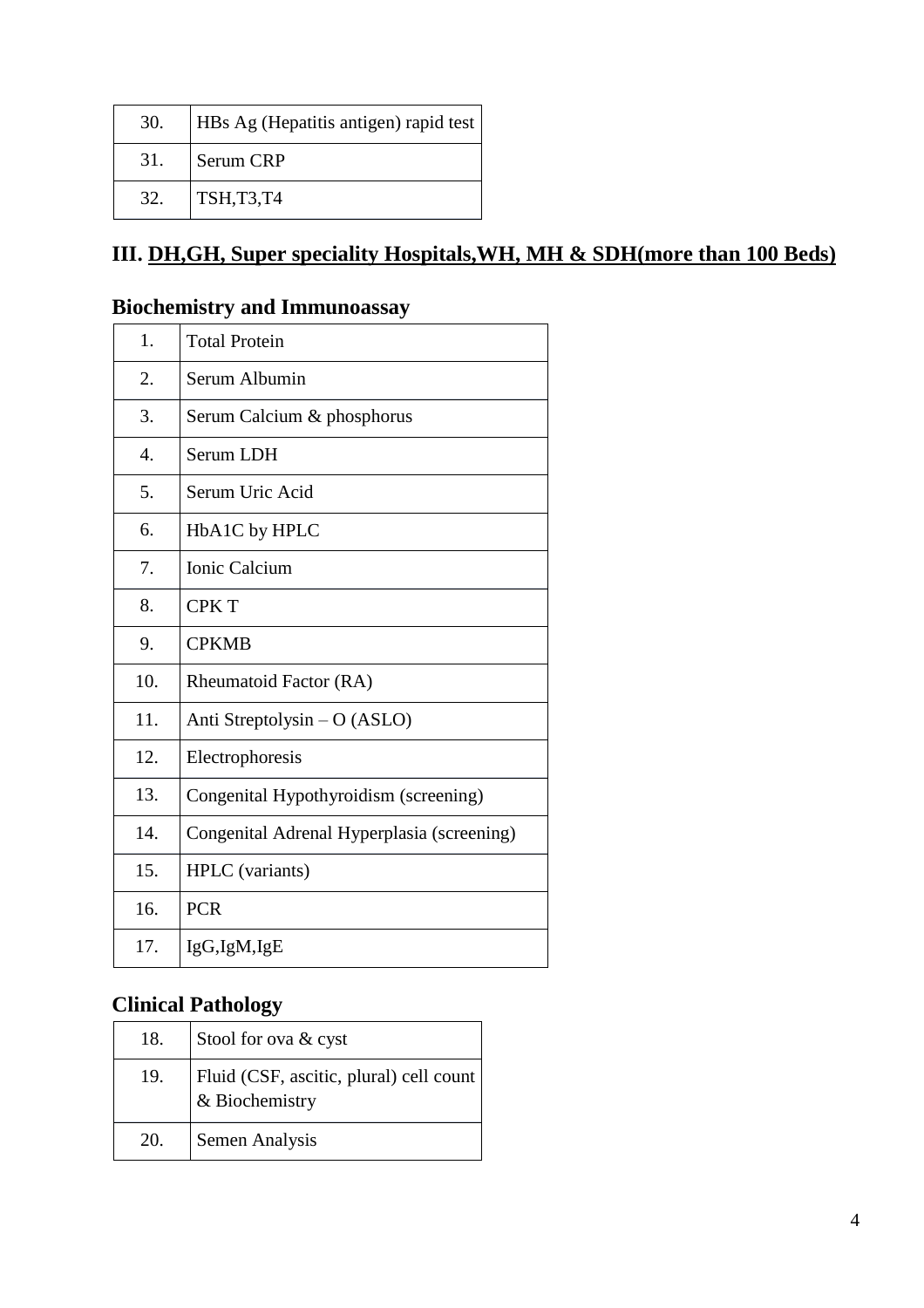## **Immunoassays**

| 21. | Thyroid-TSH,T3,T4 (total and free) |
|-----|------------------------------------|
| 22. | Testosterone                       |
| 23. | Progesterone(P4)                   |
| 24. | Hydro progesterone(17-OPH)         |
| 25. | Prolactin                          |
| 26. | AMH                                |
| 27. | PSA total and free                 |
| 28. | <b>FSH</b>                         |
| 29. | Estradiol                          |
| 30. | I H                                |

### **Serology**

| 31. | <b>Rheumatoid factor</b>              |
|-----|---------------------------------------|
| 32. | Anti-Streptolysin O (ASLO)            |
| 33. | HBs Ag (Hepatitis antigen) rapid test |
|     | 34. Serum CRP                         |

## **Microbiology**

| 35.                   | <b>Blood Culture</b>             |  |
|-----------------------|----------------------------------|--|
|                       |                                  |  |
| 36.                   | Grams' staining                  |  |
| 37.                   | Cultures (anaerobic and aerobic) |  |
| 38.                   | Sputum for AFB                   |  |
| 39.                   | Antibiotic sensitivity tests     |  |
| 40.                   | Cancer & Tumor marker tests      |  |
| athala <del>a</del> v |                                  |  |

#### **Pathology**

| 41. | Histopathology                |
|-----|-------------------------------|
| 42. | Cytology                      |
| 43. | Bone marrow aspiration        |
|     | $ABG + Electrolyte + Lactate$ |